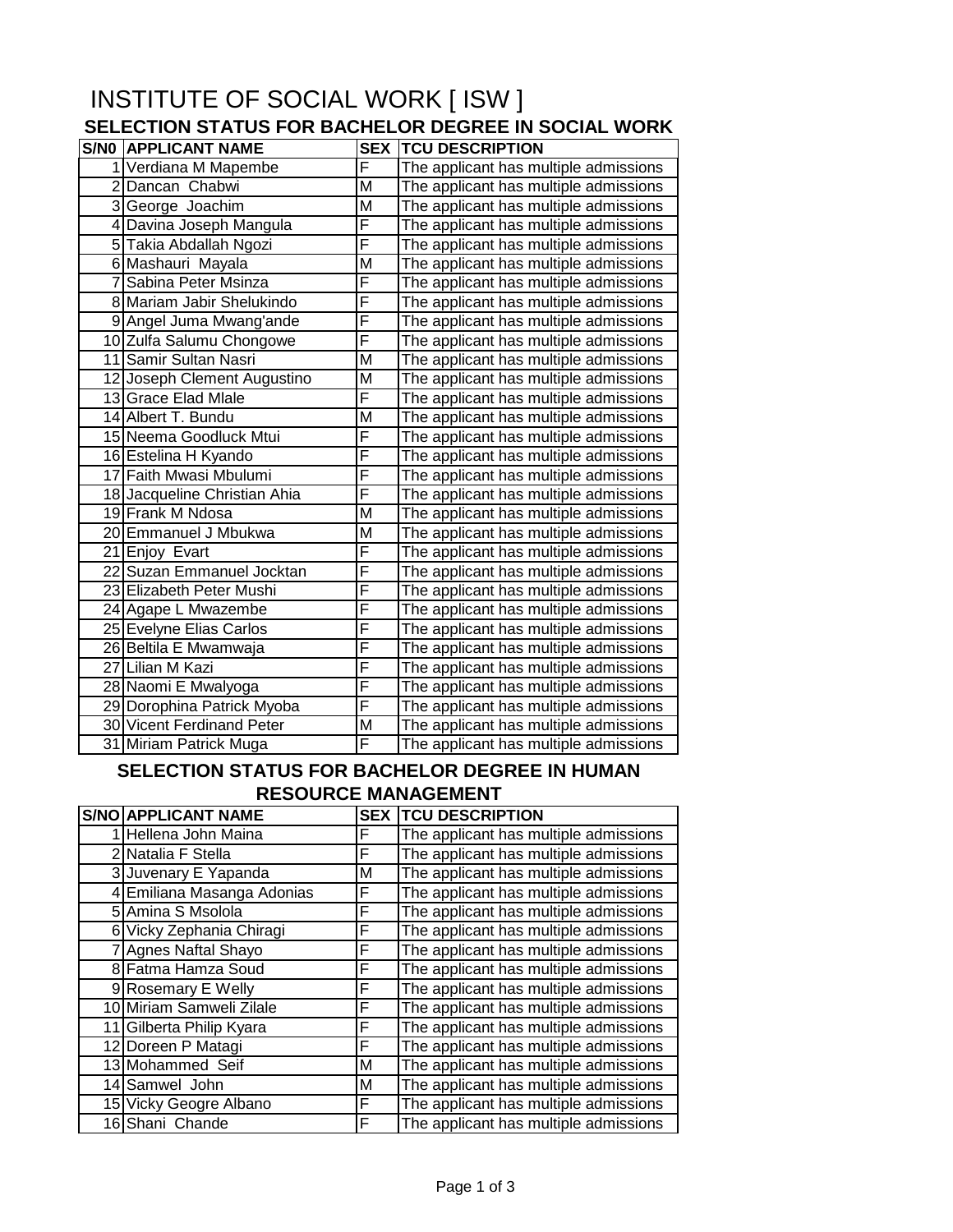| 17 Emiliana Kika                 | F | The applicant has multiple admissions |
|----------------------------------|---|---------------------------------------|
| 18 Salma Osman Haji              | F | The applicant has multiple admissions |
| 19 Happiness Frank Nditi         | F | The applicant has multiple admissions |
| 20 Mahadia Mohamed Mwenyeisy     | F | The applicant has multiple admissions |
| 21 Happiness Didasfrancis Materu | F | The applicant has multiple admissions |
| 22 Happyness J Steven            | F | The applicant has multiple admissions |
| 23 Rashidi A. Juma               | M | The applicant has multiple admissions |
| 24 Somoe Muhamedi Mwinama        | F | The applicant has multiple admissions |
| 25 Sabrina Isaac Koba            | F | The applicant has multiple admissions |
| 26 Silvia Daniel Mwikola         | F | The applicant has multiple admissions |
| 27 Monday Mayosa                 | M | The applicant has multiple admissions |
| 28 Judith Sady Mustapha          | F | The applicant has multiple admissions |
| 29 Sania Ausi Shabani            | F | The applicant has multiple admissions |
| 30 Mfaume Dady                   | M | The applicant has multiple admissions |
| 31 Diana Edward Mfinanga         | F | The applicant has multiple admissions |
| 32 Joseph K Lwena                | M | The applicant has multiple admissions |
| 33 Thobieta Dennis Galinoma      | F | The applicant has multiple admissions |
| 34 Blanka C Ambele               | F | The applicant has multiple admissions |
| 35 Rebeka Redimson Magelanga     | F | The applicant has multiple admissions |
| 36 Rahimu M Yahaya               | M | The applicant has multiple admissions |
| 37 Willbright Deogratius Mamuya  | M | The applicant has multiple admissions |
| 38 Hamadi H Said                 | M | The applicant has multiple admissions |
| 39 Hemedi Saidi Msongera         | M | The applicant has multiple admissions |
| 40 Reshma I Mkwama               | F | The applicant has multiple admissions |
| 41 Mfaume Selemani Tumbo         | M | The applicant has multiple admissions |
| 42 Winifrida Gregori Temba       | F | The applicant has multiple admissions |
| 43 Mwanaidi Bakari Ramadhan      | F | The applicant has multiple admissions |
| 44 Abdulkadri O Mponela          | M | The applicant has multiple admissions |
| 45 Jacquiline Juma Kulungu       | F | The applicant has multiple admissions |
| 46 Kudra Juma Said               | F | The applicant has multiple admissions |
| 47 Zukra Zahaki Msangi           | F | The applicant has multiple admissions |
| 48 Fadhili M Hassani             | M | The applicant has multiple admissions |
| 49 Elizabeth Hosea Jonathan      | F | The applicant has multiple admissions |
| 50 Josephat Mangalachuma         | M | The applicant has multiple admissions |
| 51 Lilian Philipo                | F | The applicant has multiple admissions |
| 52 Rauhya Juma Hassan            | F | The applicant has multiple admissions |
| 53 Edwina J James                | F | The applicant has multiple admissions |
| 54 Faidha Ramadhan Sadiki        | F | The applicant has multiple admissions |
| 55 Jordan Godfrey                | M | The applicant has multiple admissions |
| 56 Mateso Richard Yohana         | M | The applicant has multiple admissions |
| 57 Brenda Rodgers Kanick         | F | The applicant has multiple admissions |
| 58 Brian N Justus                | M | The applicant has multiple admissions |
| 59 Soniah Anthony Boma           | F | The applicant has multiple admissions |
| 60 Kuruthum Rashid Abdulrahman   | F | The applicant has multiple admissions |
| 61 Mary S Yohana                 | F | The applicant has multiple admissions |

## **SELECTION STATUS FOR BACHELOR DEGREE IN LABOUR RELATIONS AND PUBLIC MANAGEMENT**

| <b>S/NO APPLICANT NAME</b> |   | <b>SEX TCU DESCRIPTION</b>            |
|----------------------------|---|---------------------------------------|
| 1 Sekela Lucas             |   | The applicant has multiple admissions |
| 2 Yehova Z Mmary           | М | The applicant has multiple admissions |
| 3 Devotha M Bahemula       |   | The applicant has multiple admissions |
| 4 Patrick Abeli            | М | The applicant has multiple admissions |
| 51 Irene Laurent           |   | The applicant has multiple admissions |
| 6 Hawa R Kita              |   | The applicant has multiple admissions |
|                            |   |                                       |